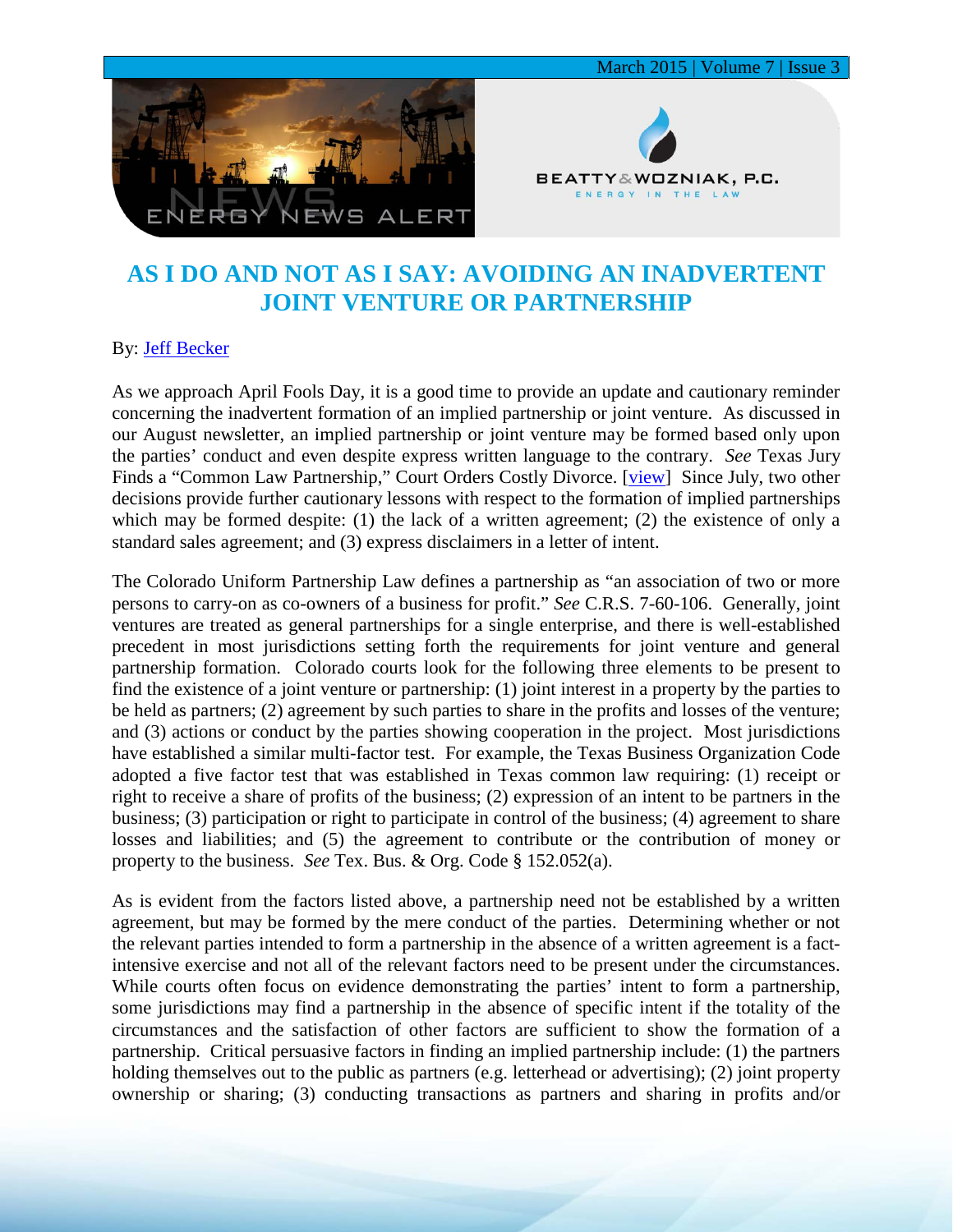liabilities and losses; and (4) pooling funds or making payments jointly. Three recent decisions in three different jurisdictions provide interesting discussions on the formation of implied partnerships.

First, in a January 2015 decision in the Connecticut case of *Veilleux v. Central Rigging and Transfer, LLC*, a motion for summary judgment was denied because evidence of companies sharing employees and equipment over an extended period of time created a genuine issue of material fact regarding the creation of an implied partnership. This was despite the fact that the companies kept separate bank accounts, owned the equipment separately, kept separate financial records, filed separate tax returns and had no written agreement to form a partnership of joint venture.

Second, in a December 2014 decision in the Illinois case of *Hiatt v. Western Plastics, Inc.,* a motion for summary judgment was denied because of the existence of a genuine issue of material fact regarding the creation of an implied partnership. The parties in *Hiatt* had entered into an equipment manufacturing and sale agreement that contained a not-so-artfully drafted "independent contractor" provision. That provision stated that neither party was "the agent of the other for any purpose whatsoever" and prohibited the parties from binding one another with respect to any third party. But because the provision did not explicitly state that the parties are not engaged in a joint venture or partnership, the court did not find the "independent contractor" provision determinative. In addition to the lack of an express disclaimer, the manufacturing and sale agreement had numerous other clauses that the court considered evidence of intent to carry on a joint enterprise. Most significantly were express contract provisions providing that: (1) the parties would work together to design new products; (2) the parties would work together to implement cost improvements in processes and overhead; (3) the buyer would have approval rights for changes in the manufacturing process; and (4) the seller would not manufacture, process or sell products that were similar in specification or design to any other party. Subsequent to the execution of the manufacturing and sale agreement, the parties' cooperative conduct in administering the agreement provided further evidence of a possible implied partnership.

Third, and perhaps the most surprising recent decision regarding implied partnerships is the July 2014 Texas case of *Energy Transfer Partners, LP et al. v. Enterprise Products Partners, L.P. et al.*. This case has become infamous as it involves a jury finding of an implied partnership despite the fact that the parties had executed a letter of intent (with a "non-binding" term sheet attached) that clearly stated that neither it nor the term sheet create any binding or enforceable obligations between the parties. The letter of intent also stated that no binding obligations would arise unless and until the parties receive board approvals and execute definitive agreements. These clear disclaimers (that are often standard in commercial agreements) and the failure of express conditions precedent were not persuasive in a summary judgment motion. The court held that the parties' close working relationship, joint marketing efforts, and public references to a "50/50 JV" were sufficient to create a genuine issue of material fact. The jury proceeded to award the plaintiff more than \$500 Million for breach of fiduciary duties arising out of a partnership. *See* Texas Jury Finds a "Common Law Partnership," Court Orders Costly Divorce for further discussion. [\[view\]](http://media.wix.com/ugd/2f2374_c253e335fc9b4dc39ede5922bd1a46d3.pdf) Not surprisingly, Enterprise has appealed this decision, and the case is currently pending before the Court of Appeals of Texas, Fifth District.

When one considers the various circumstances that courts rely upon to find sufficient evidence of an implied partnership, care should be taken in drafting any type of binding or non-binding commercial commitment, and caution should be observed in conduct with enterprise counter